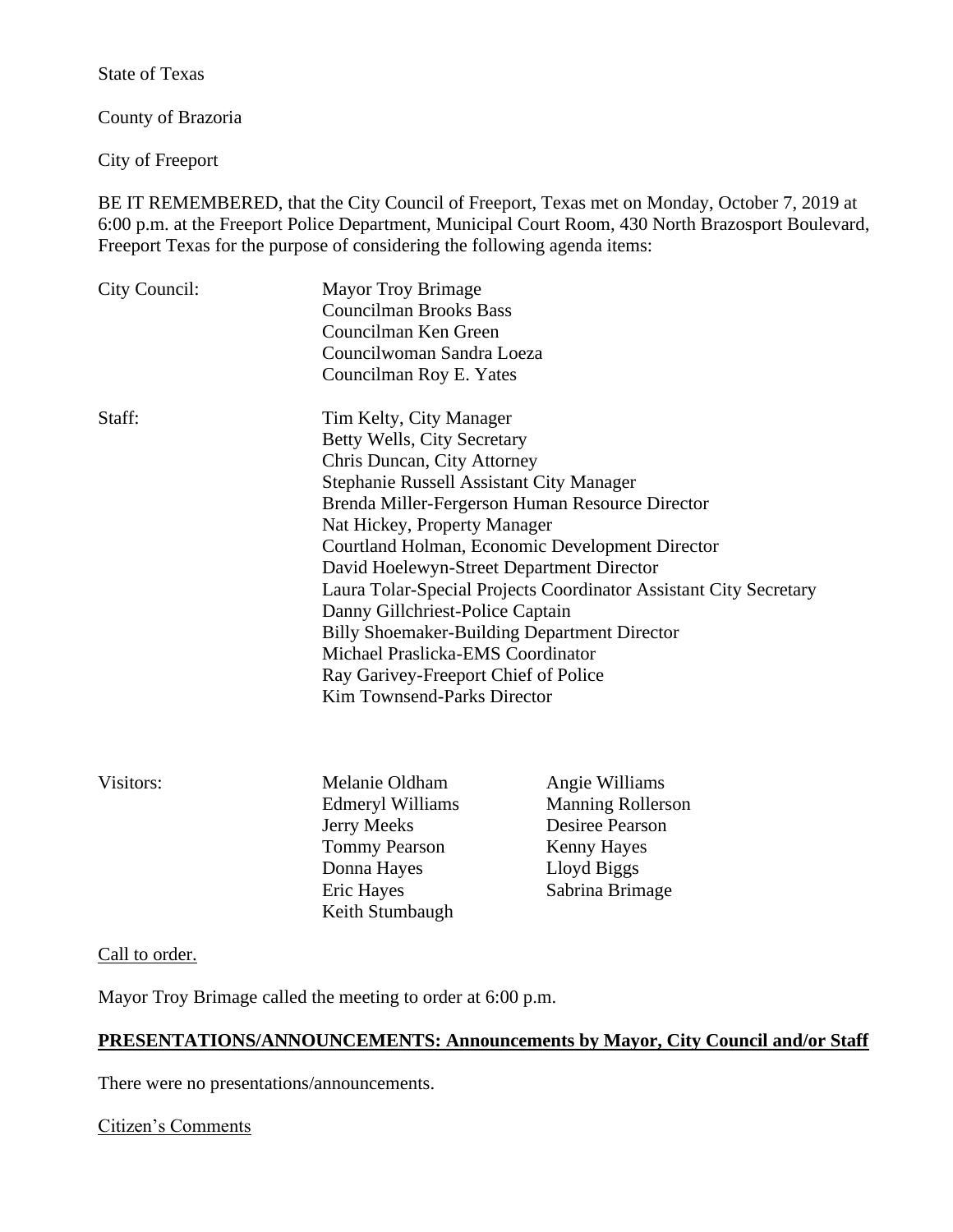Mr. Keith Stumbaugh spoke to Council on the proposed Garage Sale Ordinance. He recommends looking at zoning instead of putting a blanket rule on everyone when it's really not necessary. There are only a handful of problem situations across the City.

Mr. Manning Rollerson spoke to Council in regards to the flooding on the West Side of  $6<sup>th</sup>$  and Cherry Streets. He said that his concern is that the ditches are dirty and have trees growing in them. He expressed the water has nowhere to drain.

Mr. Kenny Hayes spoke to Council in regards to the flooding issue. His concern is the drainage and the generator that should be hooked up and ready to go. Mr. Hayes feels the City Manager should turn the drainage pumps over to someone that can manage the pumps. He suggested Veolia.

Mr. Lloyd Biggs spoke to Council in regards to the flooding issue that he has seen in Ward A. He wants to know why there is nothing in place to pump the water from the ditches. He wants to know why nothing has been done to control the flooding.

Ms. Melanie Oldham spoke to Council in regards to the proposed garage sale ordinance. She does not feel that we need to have a garage sale ordinance. She also commended the Leaders of Freeport on being open with posting the Agenda and supporting documents on the website so that residents can also view.

# **CONSENT AGENDA:**

Consideration and possible action on the approval of City Council meeting minutes from September 16, 2019

Consideration of approving a request from Brazosport High School for road closures during the 2019- 2020 Brazosport High School Homecoming Parade.

On a motion by Councilman Bass, seconded by Councilwoman Loeza, with all present voting "Aye", Council unanimously approved the Consent Agenda

# **REGULAR SESSION**

**Public Hearing:** Public Hearing and possible action of a proposed replat. being a Plat Partition Survey of Lot 9 (Unrecorded Subdivision), situated in the William M. McDermott League, Abstract No. 341 in Brazoria County, Texas.

Public Hearing was opened by Mayor Brimage at 6:17 PM. Billy Shoemaker, Building Department Director presented Council with possible action of a proposed replat being a Plat Partition Survey of Lot 9 (Unrecorded Subdivision), situated in the William M. McDermott League, Abstract No. 341 in Brazoria County, Texas. There were no comments from the public. Mayor Brimage closed the Public Hearing at 6:18 PM.

On a motion by Councilman Bass, seconded by Councilman Green, with all present voting "Aye", Council unanimously approved the proposed replat being a Plat Partition Survey of Lot 9 (Unrecorded Subdivision), situated in the William M. McDermott League, Abstract No. 341 in Brazoria County, Texas.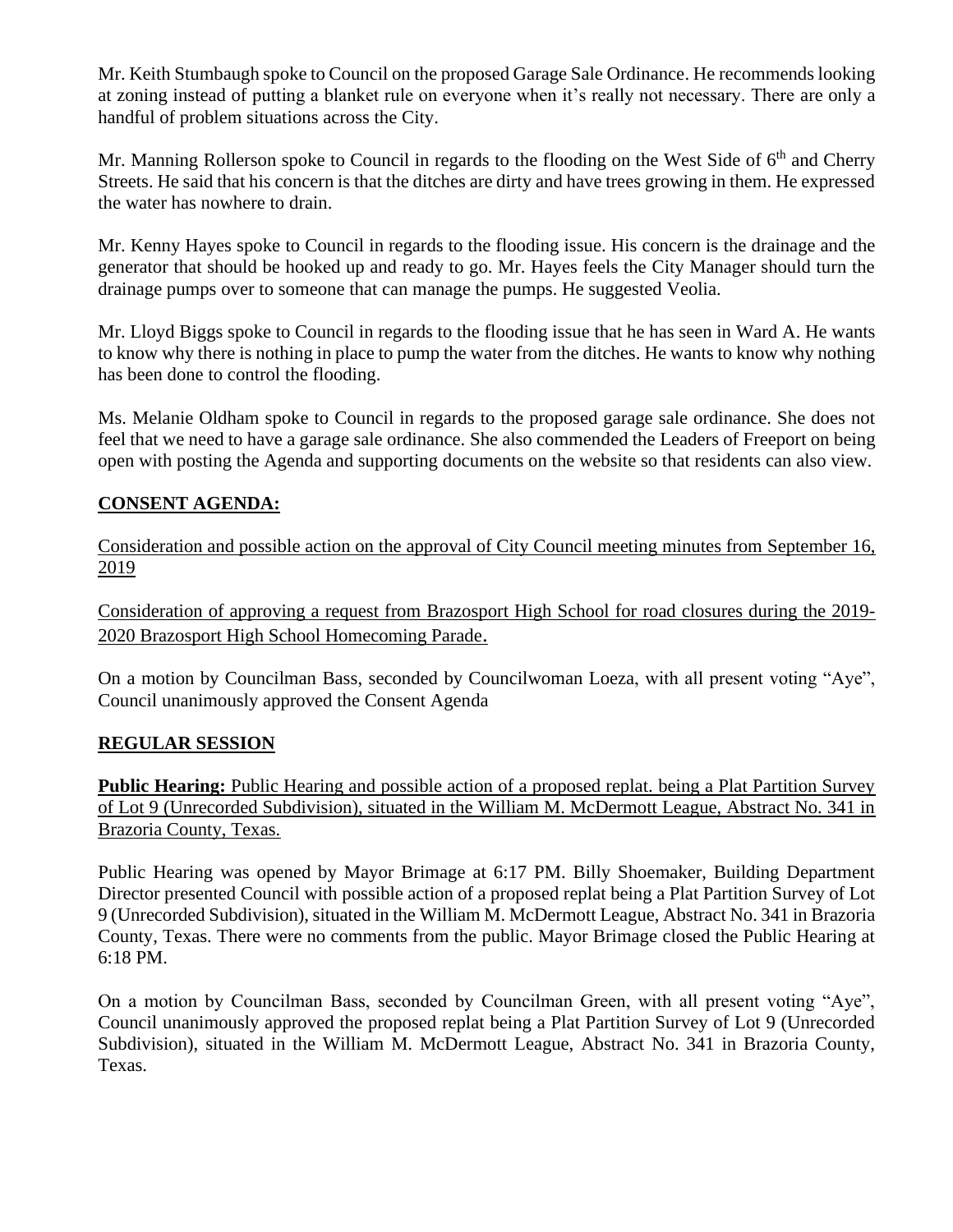**Public Hearing:** Public Hearing and possible action of a proposed Plat of Lots 202 and 203, Block 1 of the amended plat of Lazy Oak Ranch Subdivision and a portion of a called 3.84-acre tract in Brazoria County, Texas.

Public Hearing was opened by Mayor Brimage at 6:19 PM. Billy Shoemaker, Building Department Director presented Council with possible action of a proposed Plat of Lots 202 and 203, Block 1 of the amended plat of Lazy Oak Ranch Subdivision and a portion of a called 3.84-acre tract in Brazoria County, Texas. Mr. Shoemaker stated that they are just realigning the lots lines, squaring them up. Councilman Green asked if this was the perimeter, Mr. Shoemaker answered with no it is just squaring up the lot lines. There were no comments from the public. Mayor Brimage closed the Public Hearing at 6:21 PM.

On a motion by Councilman Bass and seconded by Councilman Green with all present and voting "Aye" Council unanimously approved proposed Plat of Lots 202 and 203, Block 1 of the amended plat of Lazy Oak Ranch Subdivision and a portion of a called 3.84-acre tract in Brazoria County, Texas.

**Public Hearing:** Conduct the second public hearing to review the Juvenile Curfew Ordinance of said City codified as Section 130.20 through 130.99 of said Code of Ordinances, for purpose of determining whether or not to abolish, continue or modify said ordinance.

Public Hearing was opened by Mayor Brimage at 6:22 PM. Chief Raymond Garivey presented to Council the Juvenile Curfew Ordinance of said City codified as Section 130.20 through 130.99 of said Code of Ordinances, for purpose of determining whether or not to abolish, continue or modify said ordinance. Mr. Kelty explained to Council and the public that this ordinance has to be reviewed, and reconsidered every three years. No comments from the public. Councilman Bass asked if we were re-adopting the same ordinance, he asked why the Chief wanted to readopt, and expressed that if we have more amenities for the youth to do, then we need to come back and look at this ordinance. He feels that they need to be allowed to stay out later if there are safe amenities. Councilman Yates asked what the age limits are. Captain Gillchriest said up to the age of fourteen have to be off the streets by 10:00 PM on weeknights, and 11:00 PM on weekends. Ages fifteen to seventeen must be off the streets by 11:00 PM on weeknights, and midnight on the weekends. Councilwoman Loeza asked if we want to look at this again before the three years, can we. Mr. Kelty said this ordinance can be reviewed at any time. Mayor Brimage closed the Public Hearing 6:25 PM.

On a motion by Councilwoman Loeza and seconded by Councilman Green with all present and voting "Aye" Council unanimously approved the Juvenile Curfew Ordinance No. 2019-2584 Section 130.20 through 130.99 of said Code of Ordinances.

### Consideration of approving Ordinance No. 2019-2585 creating standards for garage sale.

Billy Shoemaker, Building Department Director, presented Council with possible action of a proposed Ordinance No. 2019-2585. He said that the Planning Board asked to review the garage sale ordinance. The City did not currently have regulations on garage sales. He said based on his research with other area cities, all other cities investigated regulated garage sales. Our city is one of the very few that does not. Under the proposed garage sale ordinance there is no fee for the permit, the residents would fill out the application and identify the date and location of the sale. The purpose for this ordinance is to prohibit the habitual garage sales that are running businesses from their homes. He also stated that the State Comptroller says, that more than two garage sales in one calendar year requires the registration as a business and get a tax ID number, and pay sales tax. Councilman Bass asked if there were two or more garage sales at a certain site, will the City be responsible to notify the State for sales tax. Mr. Duncan said that for informational purposes it is easier to treat everyone fair if the city has record of who has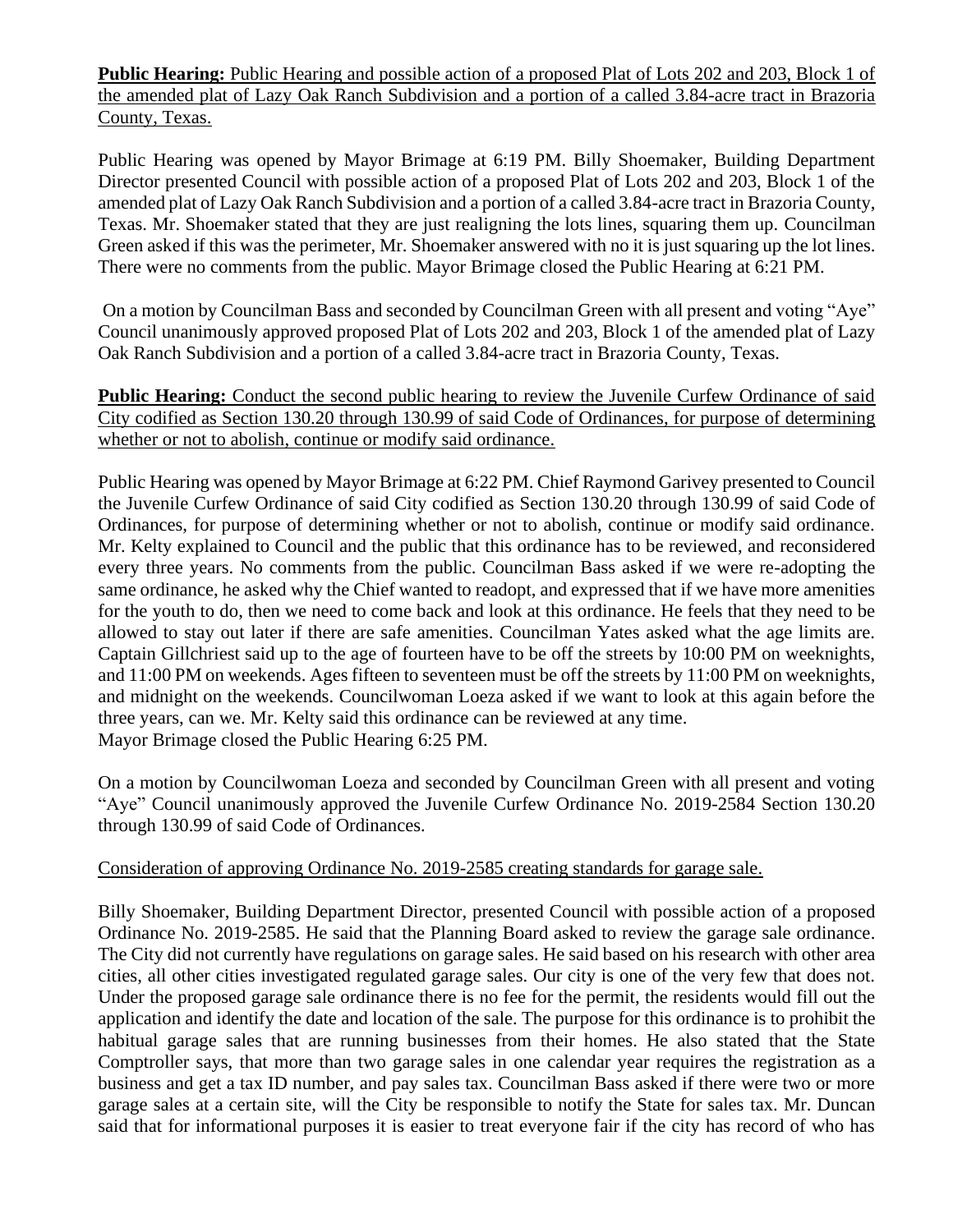applied for a permit. Mr. Kelty said, in regard to Mr. Stumbaugh suggestion to enforce this as a zoning issue, that enforcing zoning regulations is more cumbersome than if it is a simple code issue. Also, with regard to the fine, it is up to that amount, and then the Judge will determine the actual amount. Councilwoman Loeza asked if the two per year is standard in other cities. She also asked if the signs have to be in the yard only. Mr. Stumbaugh suggested four per year. Manning Rollerson said that 8<sup>th</sup> Street has quite few habitual people having garage sales. He also said it's our constitutional right. Mr. Ruben Rubenato said that he would recommend three garage sales per year. Two being personal and one being city-wide with the exception of an estate sale. Mayor Troy Brimage said that the city has bigger issues to take care of than hosting a city wide garage sale.

On a motion by Councilman Bass as written and seconded by Councilman Yates with all present and voting "Aye" Council unanimously approved Ordinance No. 2019-2585 as presented creating standards for garage sale.

## Consideration of approving Ordinance No. 2019-2586 Repeal and Replace Chapter 153, and adopting a new Chapter 153 Flood Damage Prevention Ordinance.

Billy Shoemaker, Building Department Director, presented Council with possible action of proposed Ordinance No. 2019-2586. He said that on May 13, 2019 the city had a CAV (Community Assistant Visit) meeting with FEMA. With this visit they reviewed building plans, property that has been built over the years, city ordinances, and internal practices for maps. Out of this visit came three recommendations. One of them is this update of Chapter 153 which is the flood damage prevention program. In this chapter there were some definition deficiencies. Some things were not identified in our existing ordinance. According to our current ordinance, we were using the 1983 FIRM map and should be using the 1993 Version. Mr. Shoemaker said this is a house keeping item to make sure the city stays consistent with FEMA regulations as to not jeopardize flood policies in the City of Freeport.

On a motion by Councilman Bass and seconded by Councilman Green with all present and voting "Aye" Council unanimously approved proposed Ordinance No. 2019-2586 Repeal and Replace Chapter 153, and adopting a new Chapter 153 Flood Damage Prevention Ordinance.

# Consideration of approving Resolution No. 2019-2610 adopting the FEMA letter of map change (LOMC) process.

Billy Shoemaker, Building Department Director, presented Council with possible action of proposed Resolution No. 2019-2610; he said that the meeting the City had back in May with FEMA this is one of the three issues they found, the lack of documentation that the City participates in the LOMC process. The city does want to participate in the LOMC, but we did not have the letter that stated that we were authorized to participate. With the adoption of this resolution this will clean up this issue, it states that the City will participate in future map processes.

On a motion by Councilwoman Loeza and seconded by Councilman Yates with all present and voting "Aye" Council unanimously adopted proposed Ordinance No. 2019-2610 adopting the FEMA letter of map change (LOMC) process.

# **WORK SESSION:**

Mayor Troy Brimage announced that the Back the Blue football game at Hopper Field will be Friday October 11, 2019 at 7:30 PM. He also congratulated Kim Townsend on the lift truck. He also said that on the Port of Freeport's agenda for Thursday night there is an agenda item that the Port will be considering pursuing eminent domain for the East End property.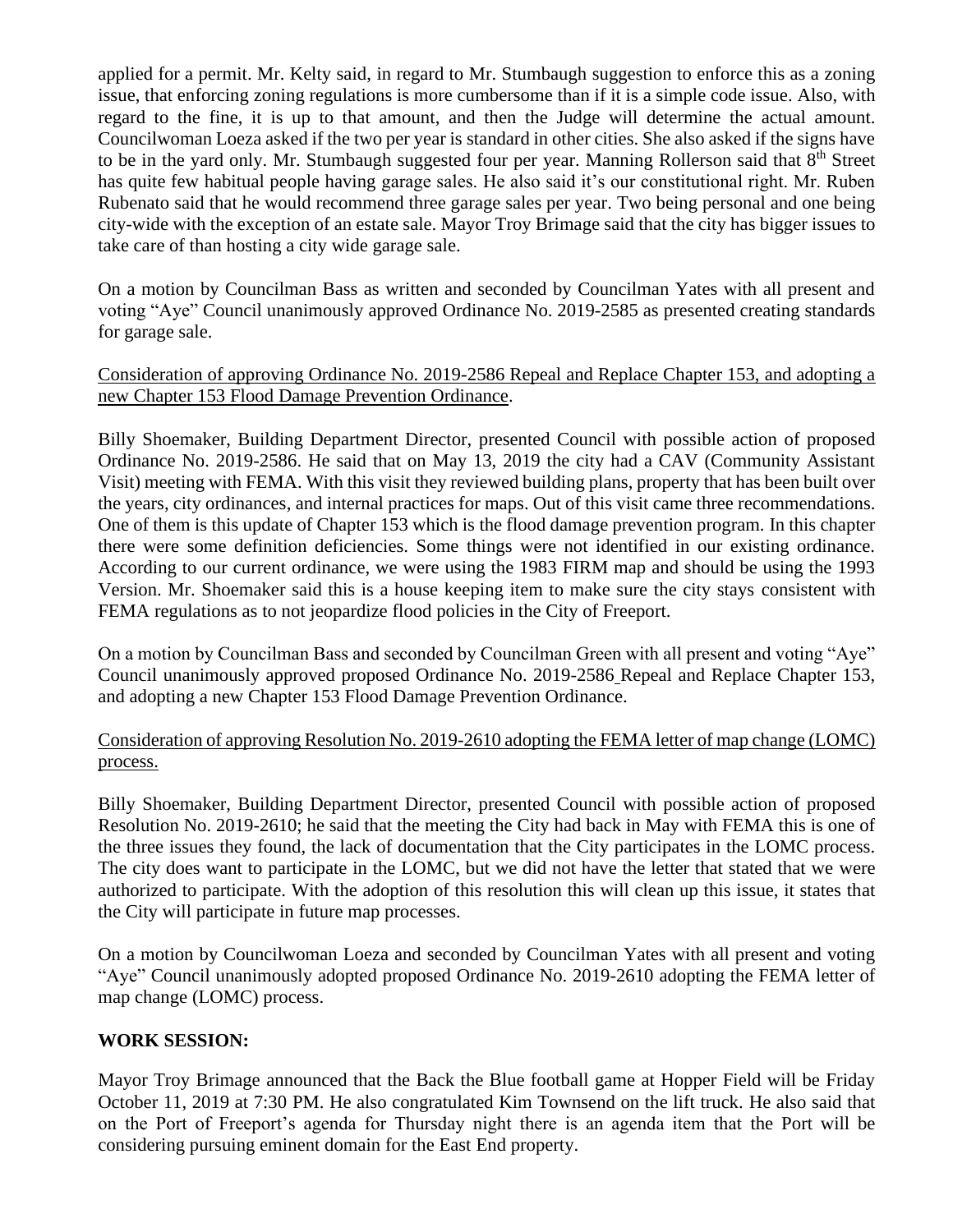Councilman Green spoke on the situation on the west side of  $6<sup>th</sup>$  Street and Cherry. Mr. Green said that there is a lot of debris and brush in the ditches; he said that it is an issue. He said with the flooding situation it is a real deal, and that the City has to stay on top of it. He asked Street Director David Hoelewyn if there was paving planned for Broad by the railroad.

Councilman Bass commended the City workers for being out in the six and half inches of rain we received in forty-five minutes on Thursday. He knows that they did the best that they possibly could. He knows that Manning Rollerson spoke on the Velasco side of town; the city has got to figure out some way to keep those ditches cut. He said that he knows the Planning commission is looking at this, as well as Mr. Kelty. According to City ordinance it is the responsibility of the home owner to take care of the ditches that run alongside of the property especially the back of the alley, but when they are used for City drainage it becomes part of the City's responsibility as well. He said that Council will be talking and trying to figure this out. He said that he has been speaking with Freese and Nichols about the flooding on Velasco. Mr. Bass mentioned the Methodist Fish Fry and asked Kim for community service workers Saturday October 12, 2019 from 11-2. He also wanted to recognize the City of Freeport's very own Breanna Brimage who was a candidate for Brazoria County Fair queen.

Councilwoman Loeza asked David Hoelewyn the Street Department Director if he knew when they would be starting the work Victoria Street, he said that it should be the next one. She asked him if it will not be soon if he could fill in the pot holes. She asked about Jones Street, and the 1900 block of North Ave H. David said those should have been done this morning, and if not it would be on Tuesday.

Councilman Yates talked about the flooding and said on Ave A. the owner of Mikes Machine shop said, he had about four inches of water in his shop and he has never had water in his shop before. He said that there in a pump in back that the City had out there and no one turned it on. David said that when the power goes completely off one of the pumps is on a seven minute delay and will not come back on for seven minutes. The other pump has a five minute delay when the power goes completely off. The pumps come on automatically when the float gets to a certain height. Mr. Pearson asked why we didn't have a backup generator sitting just in case there was a power failure since the City new the generator was down. He asked if there should be two streams of water from the pumps, or one stream. He said that there was only one stream. He asked how we know the pumps are running. There are no gauges. He asked about the third pump where this pump was at. Mayor Brimage said that he takes full responsibly for this, and we can guarantee that we will be getting with Freese and Nichols who is qualified to tell us what we need to do to fix the problem at the pump stations.

City Manager Tim Kelty said that Tuesday morning the he asked for a ten-inch pump in place on Velasco and a backup generator at the pumps near the service center on stand-by from the rental company that has the pumps. Mr. Kelty said this is his fault that he did not say to have the generator in place prior to the storm hitting. He said that he now knows. He said that this was his call and he made the wrong one. He said there are places that we can improve on. He has Freese and Nichols working on a proposal that he can bring back to council. In regards to drainage, and storm water utility to make sure our ditches are clean and the equipment is working properly. Mr. Kelty also said that Ms. Russell, Mr. Holman and he are going to a meeting on Tuesday morning to the Texas Water Development Board, to look at grant funding for some infrastructure needs water, sewer and drainage. He feels that it will be very important for the City. Also they will be at TML on Wednesday-Friday. Mr. Kelty said that we had a successful National Night Out.

Update on reports / concerns from Department heads